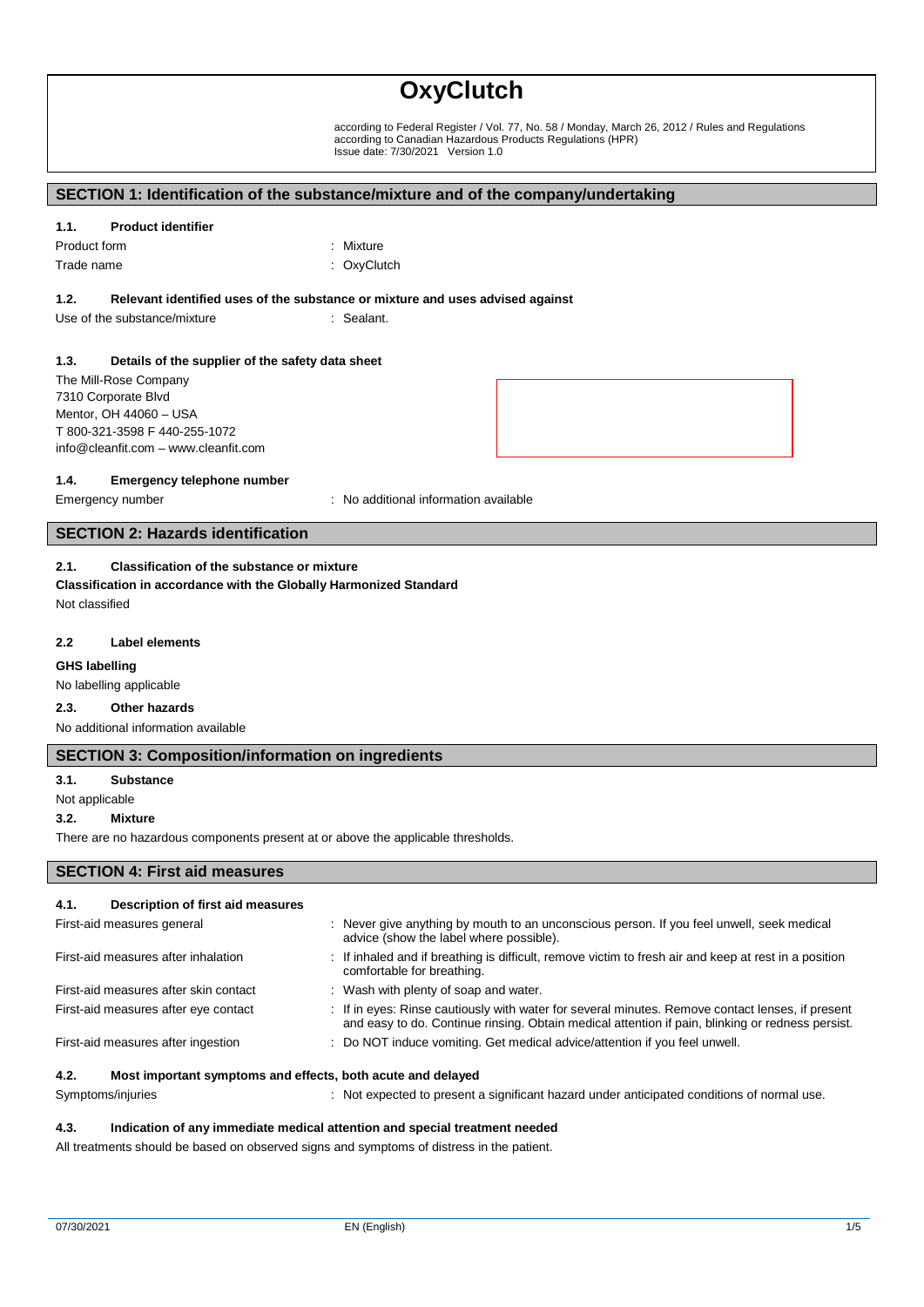Safety Data Sheet according to Federal Register / Vol. 77, No. 58 / Monday, March 26, 2012 / Rules and Regulations according to Canadian Hazardous Products Regulations (HPR)

| <b>SECTION 5: Firefighting measures</b>                            |                                                                                                                                                                                          |  |
|--------------------------------------------------------------------|------------------------------------------------------------------------------------------------------------------------------------------------------------------------------------------|--|
| <b>Extinguishing media</b><br>5.1.<br>Suitable extinguishing media | : Use extinguishing media appropriate for surrounding fire.                                                                                                                              |  |
| Unsuitable extinguishing media                                     | : None known.                                                                                                                                                                            |  |
| 5.2.<br>Special hazards arising from the substance or mixture      |                                                                                                                                                                                          |  |
| Fire hazard                                                        | : No particular fire or explosion hazard.                                                                                                                                                |  |
| Reactivity                                                         | : No dangerous reactions known.                                                                                                                                                          |  |
| 5.3.<br><b>Advice for firefighters</b>                             |                                                                                                                                                                                          |  |
| Firefighting instructions                                          | : Exercise caution when fighting any chemical fire. Do not allow run-off from firefighting to enter<br>drains or water courses.                                                          |  |
| Protection during firefighting                                     | : Do not enter fire area without proper protective equipment, including respiratory protection. Use<br>self-contained breathing apparatus. Wear fire/flame resistant/retardant clothing. |  |
| <b>SECTION 6: Accidental release measures</b>                      |                                                                                                                                                                                          |  |
| 6.1.                                                               | Personal precautions, protective equipment and emergency procedures                                                                                                                      |  |
| General measures                                                   | : Avoid contact with skin and eyes.                                                                                                                                                      |  |

| 6.1.1. | For non-emergency personnel |                                                                                               |
|--------|-----------------------------|-----------------------------------------------------------------------------------------------|
|        | Protective equipment        | : Wear suitable gloves resistant to chemical penetration. Chemical goggles or safety glasses. |
|        | Emergency procedures        | : Evacuate unnecessary personnel.                                                             |
|        |                             |                                                                                               |
| 6.1.2. | For emergency responders    |                                                                                               |
|        | Protective equipment        | : Wear suitable gloves. Chemical goggles or safety glasses.                                   |

# **6.2. Environmental precautions**

Prevent entry to sewers and public waters.

| 6.3. | Methods and material for containment and cleaning up |  |
|------|------------------------------------------------------|--|
|------|------------------------------------------------------|--|

Incompatible products in the strong acids. Strong bases.

| For containment         | : Absorb and/or contain spill with inert material, then place in suitable container.   |
|-------------------------|----------------------------------------------------------------------------------------|
| Methods for cleaning up | : Take up in non-combustible absorbent material and shove into container for disposal. |

# **6.4. Reference to other sections**

Section 13: disposal information. Section 7: safe handling. Section 8: personal protective equipment.

| <b>SECTION 7: Handling and storage</b>                               |                                                                                                                            |  |
|----------------------------------------------------------------------|----------------------------------------------------------------------------------------------------------------------------|--|
| Precautions for safe handling<br>7.1.                                |                                                                                                                            |  |
| Precautions for safe handling                                        | : Avoid breathing vapours.                                                                                                 |  |
| Hygiene measures                                                     | : Wash hands and other exposed areas with mild soap and water before eating, drinking or<br>smoking and when leaving work. |  |
| Conditions for safe storage, including any incompatibilities<br>7.2. |                                                                                                                            |  |
| Storage conditions                                                   | : Store in a dry, cool and well-ventilated place.                                                                          |  |

# **7.3. Specific end use(s)**

No additional information available

|                  | <b>SECTION 8: Exposure controls/personal protection</b> |                |                                                                                  |     |
|------------------|---------------------------------------------------------|----------------|----------------------------------------------------------------------------------|-----|
| 8.1.             | <b>Control parameters</b>                               |                |                                                                                  |     |
| <b>OxyClutch</b> |                                                         |                |                                                                                  |     |
| <b>ACGIH</b>     |                                                         | Not applicable |                                                                                  |     |
| <b>OSHA</b>      |                                                         | Not applicable |                                                                                  |     |
| 8.2.             | <b>Exposure controls</b>                                |                |                                                                                  |     |
|                  | Appropriate engineering controls                        |                | : Either local exhaust or general room ventilation is usually required.          |     |
|                  | Personal protective equipment                           |                | : Avoid all unnecessary exposure.                                                |     |
| Hand protection  |                                                         |                | : Wear suitable gloves resistant to chemical penetration. nitrile rubber gloves. |     |
| 07/30/2021       |                                                         |                | EN (English)                                                                     | 2/5 |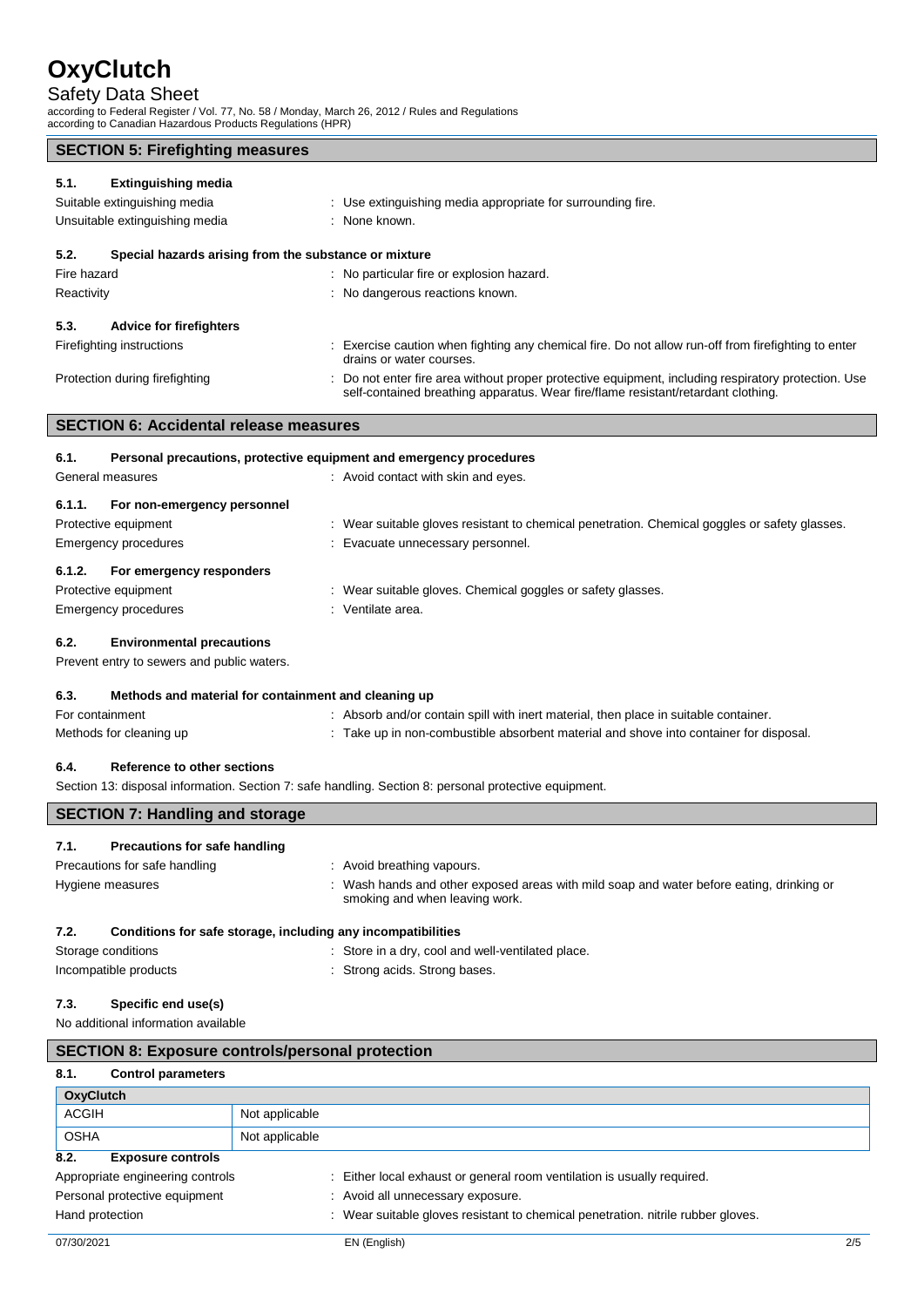# Safety Data Sheet

according to Federal Register / Vol. 77, No. 58 / Monday, March 26, 2012 / Rules and Regulations according to Canadian Hazardous Products Regulations (HPR)

| Respiratory protection                             | : In case of inadequate ventilation wear respiratory protection. Use an approved respirator<br>equipped with oil/mist cartridges. |
|----------------------------------------------------|-----------------------------------------------------------------------------------------------------------------------------------|
| Other information                                  | : Do not eat, drink or smoke when using this product.                                                                             |
| <b>SECTION 9: Physical and chemical properties</b> |                                                                                                                                   |

## **9.1. Information on basic physical and chemical properties**

| Physical state          |                                             | Liquid              |
|-------------------------|---------------------------------------------|---------------------|
| Appearance              |                                             | Paste.              |
| Colour                  |                                             | white.              |
| Odour                   |                                             | odourless.          |
| Odour threshold         |                                             | No data available   |
| рH                      |                                             | No data available   |
|                         | Relative evaporation rate (butyl acetate=1) | No data available   |
| Melting point           |                                             | No data available   |
| Freezing point          |                                             | $-30 °C$            |
| Boiling point           |                                             | No data available   |
| Flash point             |                                             | No data available   |
|                         | Auto-ignition temperature                   | 430 - 440 °C        |
|                         | Decomposition temperature                   | No data available   |
|                         | Flammability (solid, gas)                   | No data available   |
| Vapour pressure         |                                             | No data available   |
|                         | Relative vapour density at 20 °C            | No data available   |
| Relative density        |                                             | 1.92                |
| Solubility              |                                             | insoluble in water. |
| Log Pow                 |                                             | No data available   |
| Log Kow                 |                                             | No data available   |
|                         | Viscosity, kinematic                        | No data available   |
| Viscosity, dynamic      |                                             | No data available   |
|                         | <b>Explosive properties</b>                 | No data available   |
| Oxidising properties    |                                             | No data available   |
| <b>Explosive limits</b> |                                             | No data available   |
| 9.2.                    | <b>Other information</b>                    |                     |

VOC content : 0 %

# **SECTION 10: Stability and reactivity**

## **10.1. Reactivity**

No dangerous reactions known.

**10.2. Chemical stability** Stable under normal conditions.

**10.3. Possibility of hazardous reactions** Hazardous polymerization will not occur.

# **10.4. Conditions to avoid**

# Heat.

**10.5. Incompatible materials**

Strong oxidizing agents. Strong bases. Strong acids.

# **10.6. Hazardous decomposition products**

Burning produces irritating, toxic and noxious fumes. Carbon dioxide. Carbon monoxide.

# **SECTION 11: Toxicological information**

| 11.1.                 | Information on toxicological effects |                  |
|-----------------------|--------------------------------------|------------------|
| <b>Acute toxicity</b> |                                      | : Not classified |
|                       | <b>Skin corrosion/irritation</b>     | : Not classified |
|                       | Serious eye damage/irritation        | : Not classified |
|                       | Respiratory or skin sensitisation    | : Not classified |
|                       | Germ cell mutagenicity               | : Not classified |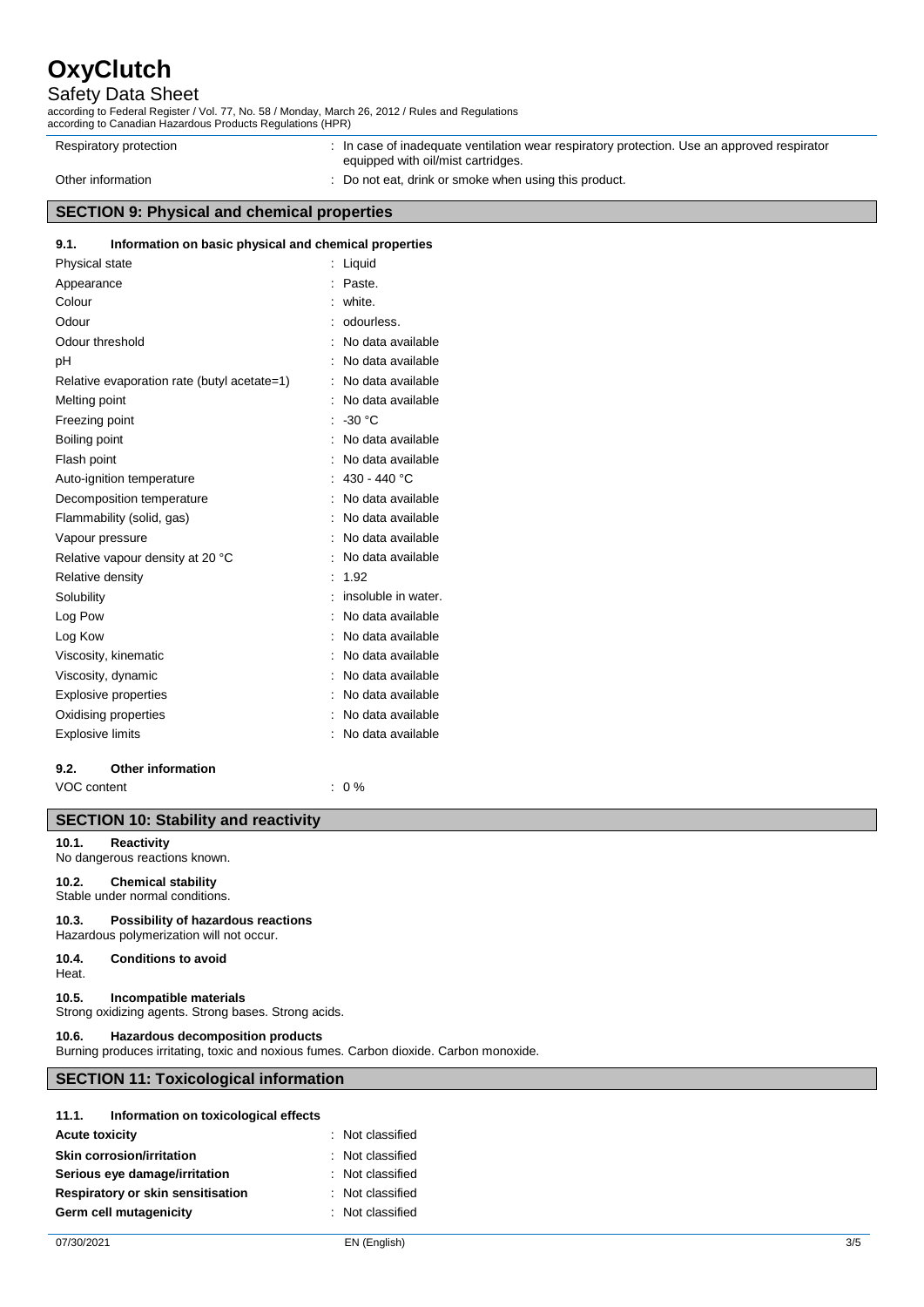# Safety Data Sheet

according to Federal Register / Vol. 77, No. 58 / Monday, March 26, 2012 / Rules and Regulations according to Canadian Hazardous Products Regulations (HPR)

| Carcinogenicity                                       | : Not classified.      |
|-------------------------------------------------------|------------------------|
| <b>Reproductive toxicity</b>                          | : Not classified       |
| Specific target organ toxicity (single<br>exposure)   | : Not classified       |
| Specific target organ toxicity (repeated<br>exposure) | : Not classified       |
| <b>Aspiration hazard</b>                              | : Not classified       |
| Potential adverse human health effects and symptoms   |                        |
| Likely routes of exposure                             | : Skin and eye contact |

# **SECTION 12: Ecological information**

### **12.1 Toxicity**

No additional information available

#### **12.2. Persistence and degradability**

| <b>OXYCLUTCH</b>                                                                 |                            |  |
|----------------------------------------------------------------------------------|----------------------------|--|
| Persistence and degradability                                                    | Not readily biodegradable. |  |
| 12.3.<br><b>Bioaccumulative potential</b><br>No additional information available |                            |  |
| 12.4.<br><b>Mobility in soil</b>                                                 |                            |  |
| No additional information available                                              |                            |  |

#### **12.5. Other adverse effects**

| No additional information available                       |                                                                           |  |
|-----------------------------------------------------------|---------------------------------------------------------------------------|--|
| <b>SECTION 13: Disposal considerations</b>                |                                                                           |  |
| 13.1<br>Waste treatment methods                           |                                                                           |  |
| Waste disposal recommendations                            | : Dispose in a safe manner in accordance with local/national regulations. |  |
| <b>SECTION 14: Transport information</b>                  |                                                                           |  |
| In accordance with DOT and TDG                            |                                                                           |  |
| Not considered a dangerous good for transport regulations |                                                                           |  |

Not considered a dangerous good for transport regulations Proper Shipping Name (ADR) : Not applicable

**Transport by sea**

No additional information available

**Air transport**

No additional information available

# **SECTION 15: Regulatory information**

#### **15.1. US Federal regulations**

No additional information available

**15.2. International regulations**

# **CANADA**

No additional information available

### **EU-Regulations**

No additional information available

# **National regulations**

## **OXYCLUTCH**

All components are listed on the EEC inventory European Inventory of Existing Commercial Chemical Substances (EINECS).

All ingredients are listed in the Toxic Substances Control Act (TSCA).

All ingredients are listed on the Canadian Domestic Substances List (DSL) or Non-Domestic Substances List (NDSL).

# **15.3. US State regulations**

No additional information available